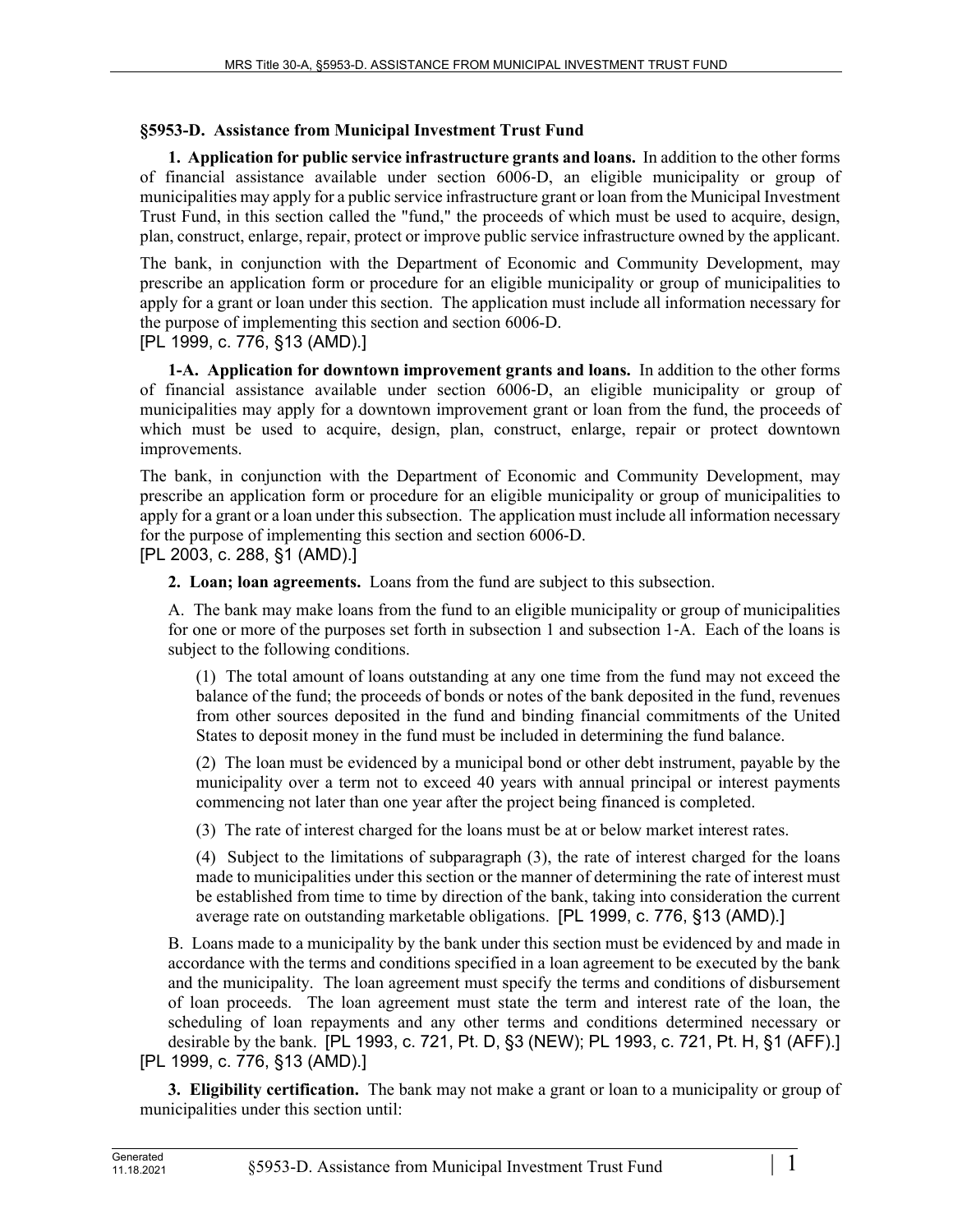A. The applicant certifies to the bank that it has secured all permits, licenses and approvals necessary to construct the improvements to be financed by the grant or loan; [PL 1993, c. 721, Pt. D, §3 (NEW); PL 1993, c. 721, Pt. H, §1 (AFF).]

B. In the case of a loan, the applicant demonstrates to the bank that it has established a rate, charge or assessment schedule that generates annually sufficient revenue to pay, or has otherwise provided sufficient assurances that it pays, the principal of and interest on the municipal bond or other debt instrument that evidences the loan made by the bank to the municipality pursuant to the loan agreement under this section and to pay reasonably anticipated costs of operating and maintaining the financed project and the system of which it is a part; [PL 1993, c. 721, Pt. D, §3 (NEW); PL 1993, c. 721, Pt. H, §1 (AFF).]

C. In the case of a loan, the applicant certifies to the bank that it has created a dedicated source of revenue that may constitute general revenues of the applicant through a general obligation pledge of the applicant for repayment of the loan; [PL 1999, c. 776, §13 (AMD).]

D. In the case of a grant or loan, the Department of Economic and Community Development affirms that the applicant has met the conditions of this paragraph.

(1) A municipality is eligible to receive a grant or a loan, or a combination of both, if that municipality has adopted a growth management program certified under section 4347‑A that includes a capital improvement program composed of the following elements:

(a) An assessment of all public facilities and services, such as, but not limited to, roads and other transportation facilities, sewers, schools, parks and open space, fire and police;

(b) An annually reviewed 5-year plan for the replacement and expansion of existing public facilities or the construction of such new facilities as are required to meet expected growth and economic development. The plan must include projections of when and where those facilities will be required; and

(c) An assessment of the anticipated costs for replacement, expansion or construction of public facilities, an identification of revenue sources available to meet these costs and recommendations for meeting costs required to implement the plan.

(2) A municipality is eligible to receive a loan if that municipality:

(a) Has adopted a comprehensive plan that is determined by the Executive Department, former State Planning Office or the Department of Agriculture, Conservation and Forestry to be consistent with section 4326, subsections 1 to 4.

(3) A municipality is eligible to receive a grant or a loan if that municipality is a service center community.

Subject to the limitations of this subsection, 2 or more municipalities that each meet the requirements of subparagraph  $(1)$ ,  $(2)$  or  $(3)$  may jointly apply for assistance under this section; and [PL 2011, c. 655, Pt. JJ, §27 (AMD); PL 2011, c. 655, Pt. JJ, §41 (AFF); PL 2011, c. 657, Pt. W, §5 (REV).]

E. In the case of a downtown improvement grant or loan, the Department of Economic and Community Development affirms that the applicant has met the conditions of this paragraph. A municipality is eligible to receive a downtown improvement grant or loan if that municipality has:

(1) Shown broad-based support for downtown revitalization;

(2) Established a comprehensive downtown revitalization work plan, including a definition and a map of the affected area;

(3) Developed measurable goals and objectives;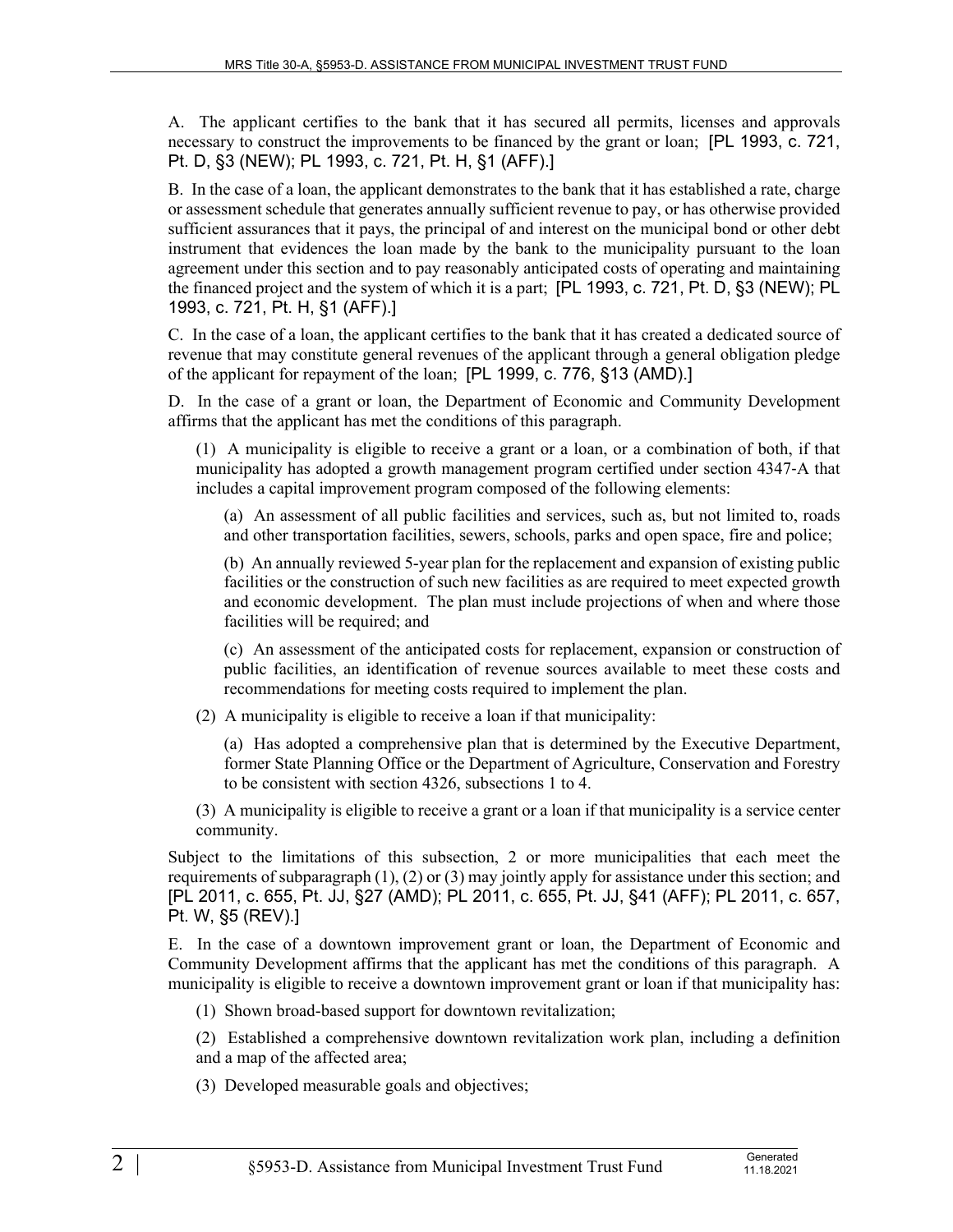(4) Demonstrated an historic preservation ethic;

(9) Developed the capacity to report on the progress of the downtown program; and

(10) Established the ability and willingness to support integrated marketing efforts for retailers, services, activities and events. [PL 2003, c. 288, §2-A (AMD).]

[PL 2011, c. 655, Pt. JJ, §27 (AMD); PL 2011, c. 655, Pt. JJ, §41 (AFF); PL 2011, c. 657, Pt. W, §5 (REV).]

**4. Criteria; conditions for public service infrastructure grants and loans.** The Department of Economic and Community Development, in conjunction with the bank, shall develop criteria and conditions for the award of public service infrastructure loans and grants to eligible municipalities subject to the requirements of this section. The department shall:

A. [PL 2001, c. 621, §1 (RP).]

A-1. Give highest priority equally to:

(1) Service center communities. For purposes of this section, "service center community" has the same definition as in section 4301; and

(2) Projects undertaken jointly by 2 or more municipalities; [PL 2001, c. 621, §1 (NEW).]

B. Following the highest priority described in paragraph A–1, establish a preference for those municipalities eligible under subsection 3, paragraph D, subparagraph (1) over those municipalities eligible under subsection 3, paragraph D, subparagraph (2); [PL 2001, c. 621, §1 (AMD).]

C. [PL 2001, c. 90, §5 (RP).]

D. Following the preference described in paragraph B, establish a preference for capital investment projects that provide substantial regional benefits; [PL 2001, c. 621, §1 (AMD).]

E. Adopt other criteria as it determines necessary to ensure that loans and grants made under this section maximize the ability of municipalities to accommodate planned growth and economic development; and [PL 1993, c. 721, Pt. D, §3 (NEW); PL 1993, c. 721, Pt. H, §1 (AFF).]

F. Condition any loans and grants under this section on consistency with the municipality's comprehensive plan or local growth management program. [PL 1993, c. 721, Pt. D, §3 (NEW); PL 1993, c. 721, Pt. H, §1 (AFF).]

[PL 2001, c. 621, §1 (AMD).]

**4-A. Criteria; conditions for downtown improvement grants or loans.** The Department of Economic and Community Development, in conjunction with the bank, shall develop criteria and conditions for the award of downtown improvement grants or loans to eligible municipalities after consultation with the state agencies listed in subsection 5 and subject to the requirements of this section. The department shall establish a preference for municipalities that are regional service centers or urban compact municipalities or have adopted a comprehensive plan consistent with section 4326. [PL 2003, c. 288, §3 (AMD).]

**5. Coordination.** The bank shall coordinate the loans and grants made under this section with all other community assistance loans and grants administered by the Department of Economic and Community Development and with other state assistance programs designed to accomplish similar objectives, including those administered by the Department of Education, the Department of Transportation, the Finance Authority of Maine, the Maine State Housing Authority, the Maine Historic Preservation Commission, the Department of Administrative and Financial Services, the Department of Agriculture, Conservation and Forestry and the Department of Environmental Protection. [PL 2011, c. 655, Pt. JJ, §28 (AMD); PL 2011, c. 655, Pt. JJ, §41 (AFF); PL 2011, c. 657, Pt.

**6. Municipal Capital Investment Advisory Commission.** 

W, §5 (REV).]